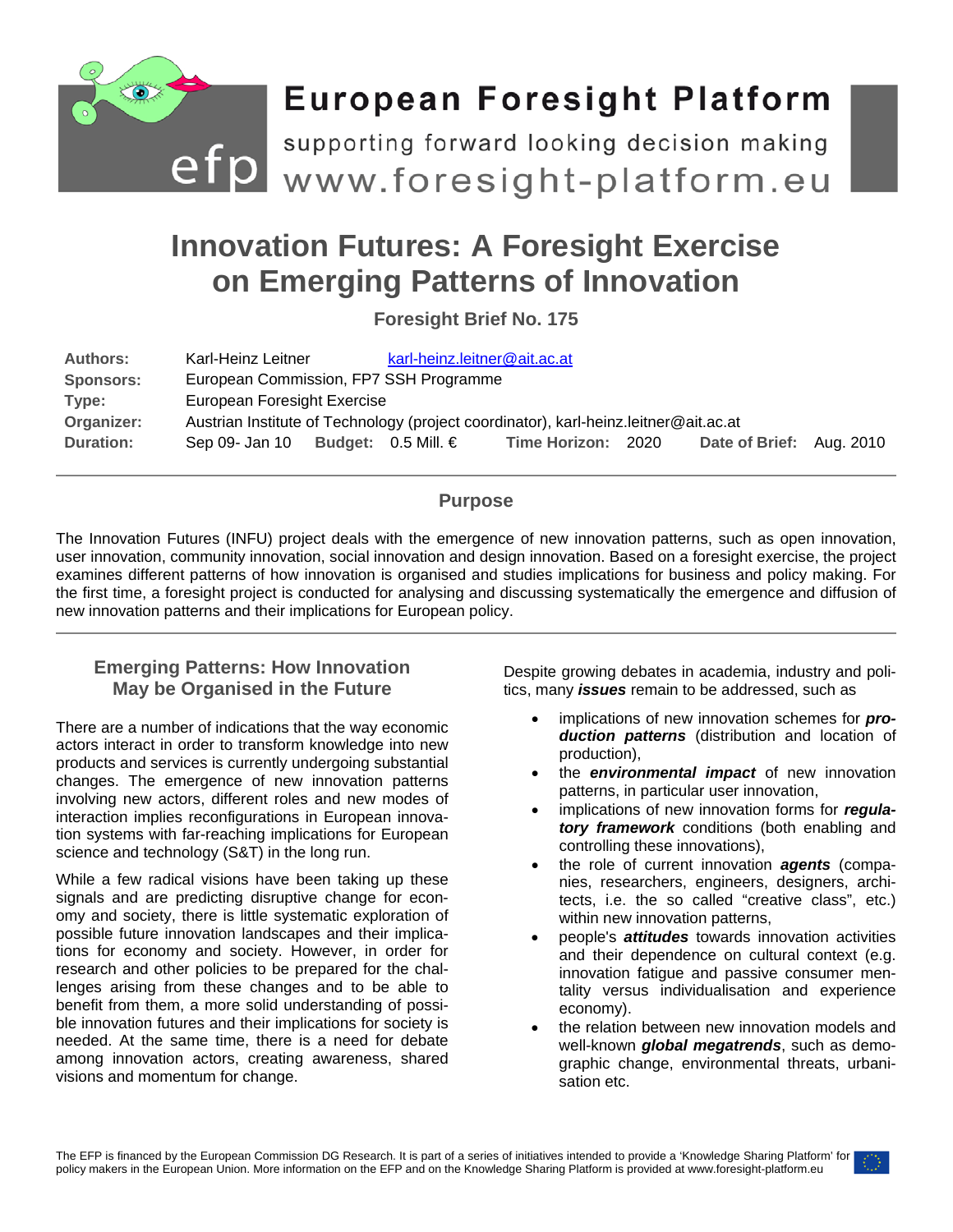Against this background, the INFU project has defined the following *objectives*:

- *scanning of weak signals* indicating changing innovation patterns with a potentially disruptive impact on European S&T in the long run,
- *systematic exploration* of relevant and plausible future innovation landscapes through participative scenario building,
- *assessment of scenario implications* for the content of academic and industrial research, and key policy goals such as sustainability,
- *deriving strategic options and guidelines* for European research policy and relevant multipliers,
- initiation of an interdisciplinary, boundaryspanning stakeholder and *expert debate* on new innovation patterns.

The project combines various *foresight methods* and builds on the existing academic literature on new innova-

# **Signals of Change**

Based on an analysis of various sources, such as the academic literature, Internet, newspapers and magazines, signals for emerging innovation patterns have been identified in the first year of the project. In total, 63 "signals of change" were identified, and structured information was collected for every one of them. In our context, a weak signal indicates a change in an innovation pattern with a potential for disruptive impact that departs from the common path of innovation (in a sector).

The examples and cases identified often combine existing ideas, concepts and strategies (which are also described in the academic literature) in innovative ways, show new applications and thus expand our thinking about possible innovation futures.

## **New Innovation Pattern**

Describing "new innovation patterns" requires a definition or at least an understanding of what is new. With "new innovation patterns" we mean novel emerging concepts, ideas and strategies of how innovation is organised, but also well-known trends, such as open source software development, which are already of importance in specific industries or areas but may have a larger impact on or potential for other areas in the future. In this sense, different concepts and strategies may be "new" for specific industries.

#### **Twenty Innovation Visions**

The set of identified weak signals served as the base for the development of 20 innovation visions, which amplify and combine some signals in creative ways, allowing to develop coherent, plausible and sometimes provocative pictures of possible future forms of innovation. The team thereby transferred an idea already applied in one sector

tion patterns. The INFU dialogue starts by identifying emerging signals of change in current innovation patterns and then progresses by increasingly integrating diverse perspectives and knowledge sources towards consolidated scripts for innovation futures. These bottom-up visions are then confronted with different possible socio-economic framework conditions and global mega-trends to finally synthesize consistent scenarios that integrate micro, meso and macro elements of possible innovation futures with particular emphasis on changes in the nature and content of research. Finally, policy strategy options are developed to prepare for the identified changes in innovation patterns.

In the different stages, a wide range of experts and *stakeholders are involved*, for instance, in panel discussions, interviews, scenario workshops and onlinedebates.

to other sectors or generalised a signal considered to become a mainstream practice The visions have also been visualized by a video, which can be seen on the project web page: [www.innovation-futures.org.](http://www.innovation-futures.org/) In the next stage of the INFU project, the various impacts, likelihood, opportunities and threats of selected innovation futures will be discussed and elaborated in more detail.

We will single out seven of these visions that may have a potentially strong impact on socio-economic development to illustrate the possible future development and briefly introduce them:

## **The Open Source Society**

This innovation vision assumes that open source development is no longer limited to software development but becomes an all-encompassing innovation pattern. Many products and services are provided by people contributing bits and pieces to various technological and social innovation projects. Open source business models and coordination mechanisms abound.

What are possible socio-economic impacts? Competition on the market could slowly be replaced by "strategic coopetition" between companies. The critical question of a balanced "co-opetition" is to regulate an environment so as to create a certain level of competitiveness ensuring a constructive improvement between monopolistic inertia and market competition. In the long-term, we may also see a stagnation of innovation activities within firms as everyone is waiting for the others to move, hence, companies might evolve more towards closed innovation, and open source may finally also stimulate closed innovation. From a social perspective, the democratisation of product knowledge might benefit poorer social groups and societies, and the increase in "copy and paste" might lead to less safe products and thus higher societal costs.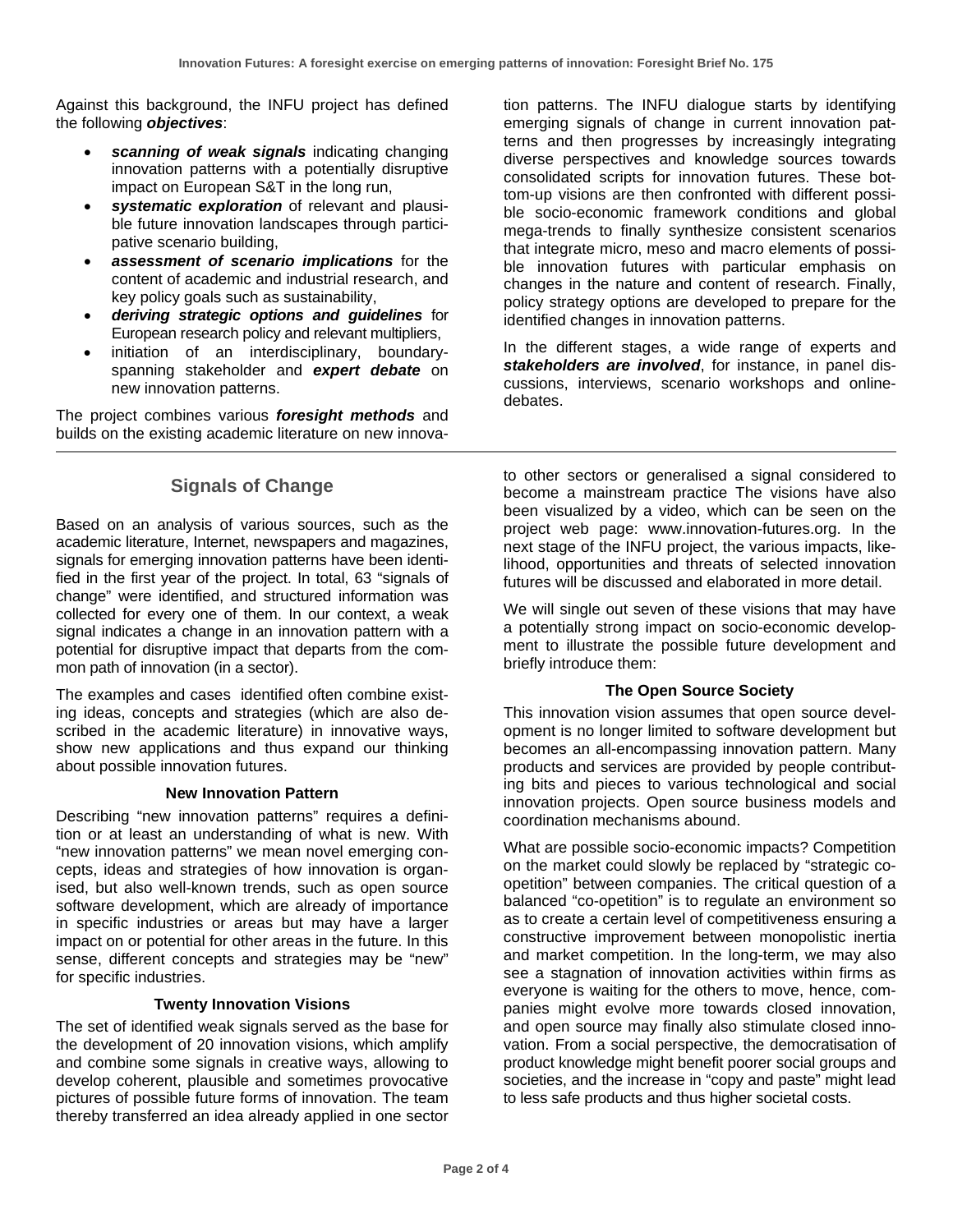#### **Innocamps**

Imagine that innovation camps, where people gather for a few days to innovate together, became widely established as a means of problem solving. Innovation camps are used by companies, the public sector and civil society for solving problems ranging from high-tech challenges to innovative neighbourhood facilities. Certain groups of people regularly join innovation camps.

What are possible socio-economic effects? Innovation camps are an established format for collecting the ideas of young talented people. They are systematically integrated in the education system as a new means of fostering innovation culture and increasing interest in science and research in order to meet the demands of a knowledge-based industry. The participation is organised as a reward for young people that have participated in contests before. The camps also provide perspectives for the future and opportunities for personal development (careers, grants, jobs, education etc.).

## **Innovation Marketplace**

What if companies no longer innovated themselves but fully externalised innovation to an open innovation marketplace? Nomadic innovators bid on innovation tenders and contests in constantly changing teams. They gather in co-working spaces some of which are top-favourite employers for creative people.

What are possible socio-economic impacts? Companies may be able to draw on a much broader range of ideas and perspectives. They can manage their innovation processes more flexibly and efficiently. Co-working spaces provide an interesting alternative to nomadic isolated work lives of self-employed knowledge workers. They may also become seeds of social entrepreneurship and help integrate marginalised groups.

## **Relocated Innovation**

This innovation vision can be sketched by asking the following question: What if the bulk of successful and disruptive innovations came from today's emerging markets? Thus, in this vision, the West adopts the role of a follower and has to face products primarily designed for a different cultural context. Western companies wishfully look to Asia, often with the help of industrial espionage. Creative people migrate to the new innovation hot spots in Asia and send their money back home to the US and Europe.

What are possible socio-economic impacts? Western companies would lose market shares and significance in international markets. There is a need for restructuring of Western markets: economies focus on local needs and local products with a high quality standard and no longer on front running products. The current tendencies of "globalisation of wisdom" and "technological convergence" would be limited by specialised regional innovation clusters. In addition, Western nations would lose wealth while people in the Middle East and Asia would

benefit. Social welfare systems in the West could no longer be funded due to tax losses and a rise in the share of "unproductive" people in society (ageing population and unemployment). The migration of highly educated people as well as industrial workers to new markets would increase. European societies would age even more rapidly than projected. Thus, social tensions and crime could increase as the West suffers economically.

#### **Innovation Imperative**

What if the current emphasis on innovation and creativity among designers, programmers and engineers spreads to all workplaces? Hence, all employees, from the janitor to top management, are constantly involved in innovation activities. Creativity is part of any daily job routine and is a key in performance measurements.

If more and more people suffer from constant innovation pressure, innovation could become something undesirable and negative. Increasingly, people may feel compelled to use their spare time to meet the innovation demands – which could have negative effects on people's health. Creativity drugs could become common and a loss of orientation due to continuous change might be a consequence. Designers and engineers may feel threatened by the distributed innovation approach. At the same time, a counter trend may be that innovation fatigue takes over and "no innovation" becomes en vogue in certain areas. Thus, the challenge in this scenario context is creating a "balanced innovation culture".

## **Waste-based Innovation**

Think about the following: What if the principle of "waste equals food" (cradle-to-cradle) was widely adopted? Raw material databases with used components and materials serve as a starting point for innovations. The whole world becomes one eternal circle. Everything that is made of something is part of making something.

A change towards waste-based innovation would lead to a highly environmentally friendly economy. However, whether recycling makes sense depends on the specific product, as in some cases recycling or reuse may result in higher environmental costs. Some products might have to be banned entirely. Waste-based innovation would probably lead to a radicalisation of material awareness and could open the door for the advancement of recycling technologies and production. Trading of waste would become an even more highly profitable business.

## **City-driven Systemic Innovation**

In 2009, the city of Munich launched an idea contest to animate as many people as possible to generate and advance innovation concepts on energy efficiency in the fields of mobility and habitation. We could ask, what if cities became stronger actors in the field of innovation by proactively pushing for needed and demanded solutions? Cities could take on the investment risks for the development and implementation of needed innovations

For more information visit the website and subscribe to the mailing list at www.foresight-platform.eu